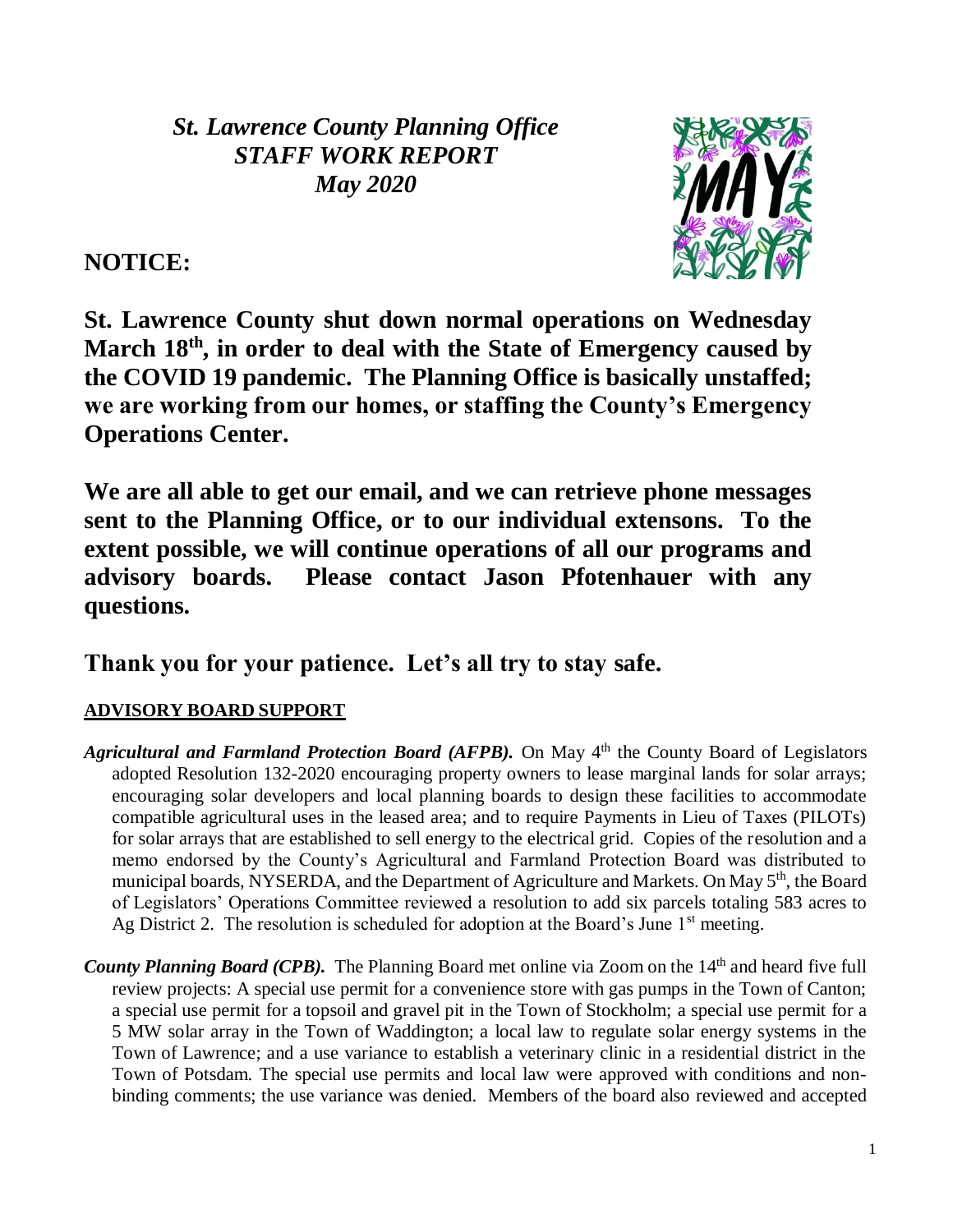the Planning Office's recommended revisions to NYSERDA's model law to regulate Battery Energy Storage Systems. The revised model law was finalized and distributed to local governments for their consideration.

*Environmental Management Council (EMC).* The EMC met in May via conference call. The phone number had been published so that the public could access the meeting. Among the items of business was the annual election of officers. The EMC is pleased to announce that Catherine Bennett, from DePeyster, was voted as incoming Chair; her name will be forwarded to the BOL for their appointment. The other officers kept their positions for the next year: Donald O'Shea, Ogdensburg, as Vice Chair; Patrick Whalen, Louisville, as Secretary.

In addition, the EMC is continuing to keep its "Earth Day 50" program open. As noted in last month's Work Report,

As part of our Earth Day 2020 planning, we would like to invite individuals and environmental groups from around the County / around the region to submit something in writing, photo(s), or audio or video format, about their impressions about Earth Day, or about how they, or their group have developed during this 50-year period since the first Earth Day (accomplishments; goals for the future; challenges that lay ahead; etc.).

Please email your submission to  $\frac{\text{tenbusch}\omega}{\text{stlawco.org}}$  When you email, please have the subject line read "Earth Day 50".

The Emerald Ash Borer Task Force (EABTF) The EAB Task Force met in May. Task Force members reported on their activities since the last meeting, held in February. Various sentinel trees were felled and peeled; EABs have now been found inland from the St. Lawrence River as far as Heuvelton (previous findings had been found along the shoreline of the St. Lawrence River) DEC staff reported that EABs have now been found in Oneida County. The City of Watertown is now forming its own EAB Task Force. It was reported that there may be funds available in this year's Great Lakes Restoration Initiative program to do EAB-related work.

*Fair Housing Task Force (FHTF)*. The FHTF has suspended planning for its annual training sessions, which are typically held in April, in conjunction with Fair Housing Month. The focus of training in 2020 will be the recently-enacted laws regulating landlords and tenants. There was not meeting during May.

# **BOARD OF LEGISLATORS**

- *Emergency Response to COVID 19.* The Planning Office has been assisting with the County's COVID-19 response in several ways. Efforts include helping to staff the Emergency Operations Center (see separate section below) and mapping and locational analysis of COVID cases.
- *Census 2020.* Staff are working with the County's Complete Count Committee. The Committee met on May 1<sup>st</sup>. During May, staff worked with local colleges; got Census-themed displays on County busses; worked with the League of Women Voters to send out Census info for distribution in students' lunches; worked with 2 TV stations on Census messaging; got an article into the Watertown Daily Times; began to publish a weekly series of graphics that can be further distributed by other members of the Complete Count Committee; etc.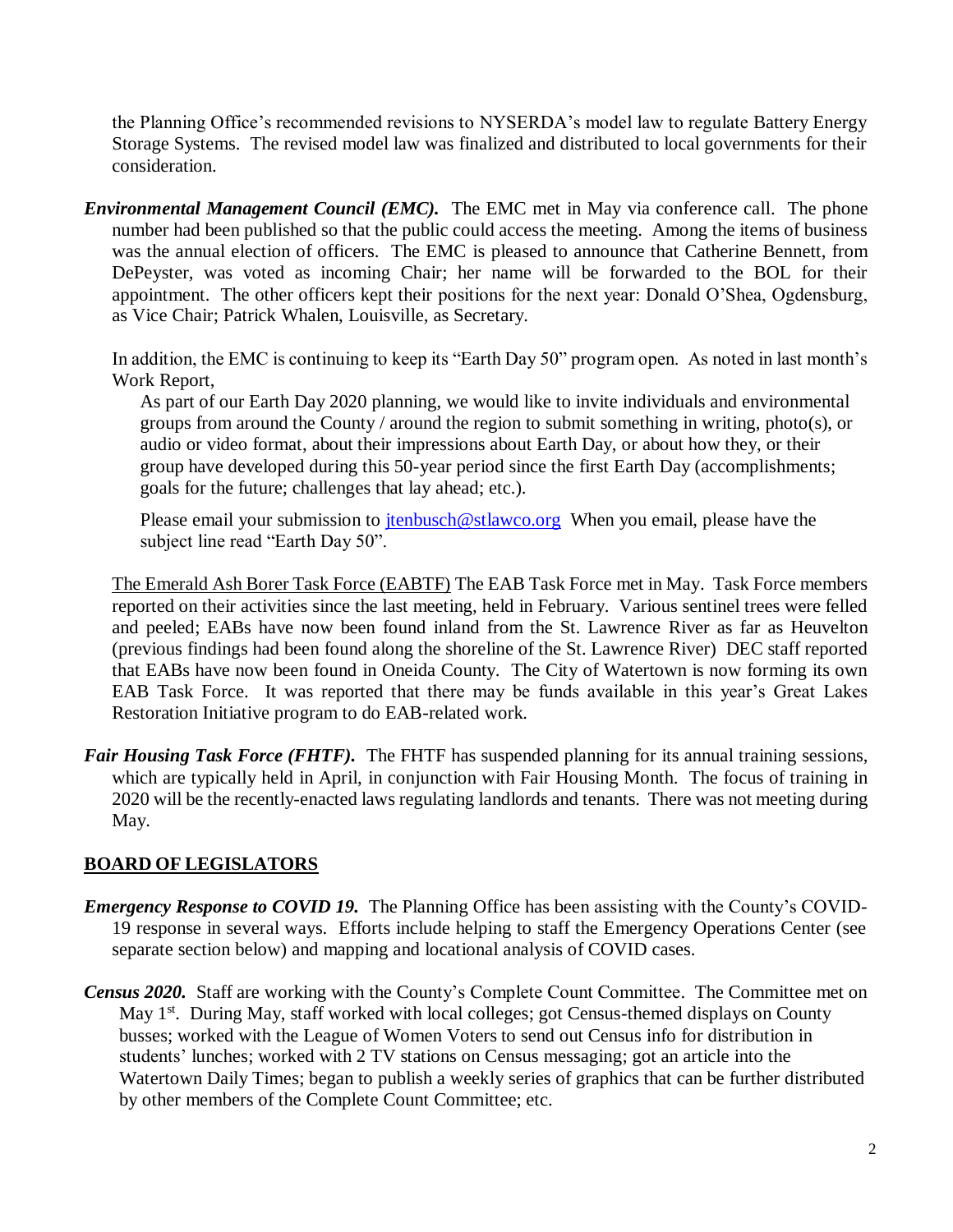### *Jones & Laughlin (J&L) Site*.

- $\triangleright$  The DEC technical (clean-up) conference call for May was cancelled by the DEC.
- *Space Study***.** Staff are assisting with an assessment of County space needs in the City of Ogdensburg. This project is on hold at the present time.

# **COMMUNITY / ECONOMIC DEVELOPMENT**

*Community Development Block Grants (CDBG).* The Planning Office administers three open grants: the Septic Tank Replacement Assistance Program (STRAP); the 23rd round of the Direct Homeownership Assistance Program, and the third round of its Countywide Housing Rehabilitation Program (CHRP 3). The County anticipates rehabbing 10 houses under CHRP 3.

In May, the Planning Office, in consultation with its subrecipient, the North Country Housing Council, kept its CDBG programs shut down, due to the COVID19 pandemic.

Staff continued working on the administrative paperwork, and the Environmental Review Record (ERR), that must be completed before NYS OCR will issue a Release of Funds for CHRP 3.

- *Lead Hazard Abatement Program*. This \$1 million award from the US Department of Housing and Urban Development (HUD) is providing lead-based paint stabilization, or abatement assistance, to up to 52 households throughout the county. In May, the Planning Office, in consultation with its subrecipient, the North Country Housing Council, kept its Lead Hazard Abatement program shut down, due to the COVID19 pandemic.
- *Village of Potsdam Downtown Revitalization Initiative (DRI).* The Planning Office is participating as a project partner on the Local Planning Committee (LPC) for the Potsdam DRI. This project is currently on hold due to the COVID-19 pandemic. The project website is: [https://potsdamdri.com/.](https://potsdamdri.com/)

#### **EMERGENCY OPERATIONS CENTER (EOC)**

*Daily Activity.* Staff, on a rotating, basis, occupy a workstation in the County's EOC, which was relocated in mid-month from the BOL Chambers to the Public Safety Complex. EOC operation consists of answering phones and logging and distributing COVID-19 medical resources requests and completing daily operations records.

#### **GEOGRAPHIC INFORMATION SYSTEM**

- *COVID19 Mapping.* Since March 31<sup>st</sup>, Matilda and Dakota have prepared daily maps for the County's Public Health Department to track confirmed cases of COVID-19.
- *Public Transportation Bus Routes.* Dakota has drafted maps as time allows for the existing bus routes that are in service.
- *County Mapping Upgrades.* County staff continue to discuss a re-tooling of GIS software for the County.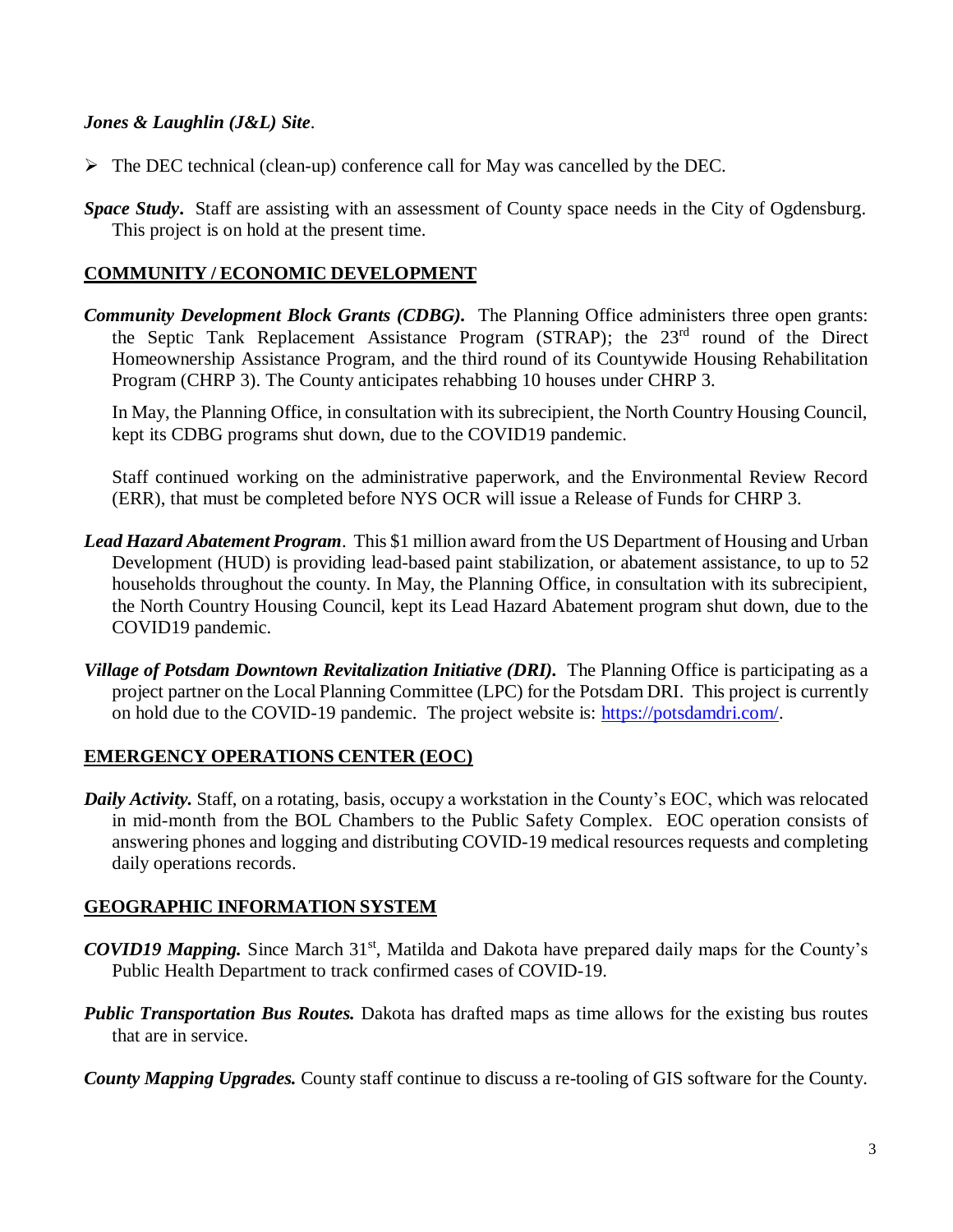# **GRANTS MANAGER**

- *Grants Notice Distribution.* The Grants Notice is distributed to County Department Heads, Legislators, Superintendents of Schools, local municipal officials and approximately 350 additional individuals representing organizations throughout the North Country.
- **Community Services.** Staff assisted Community Services' Substance Abuse Clinic on an application to a U.S. Department of Justice's Comprehensive Opioid, Stimulant, and Substance Abuse Site-based Program (COSSAP); This application requested \$900,000 to implement evidenced-based treatment and recovery services for individuals with Opioid Use Disorder (OUD).
- *Other Grant Assistance.* Staff assisted Cornell Cooperative Extension of St. Lawrence County with the development of an application to the USDA Farmers Market Promotion Program requesting \$248,892 to further advance local foods initiatives.
- *Hazard Mitigation Plan, 5-Year Update*. Staff is assisting Emergency Services with the required five-year update of the SLC Multi-Jurisdictional All-Hazard Mitigation Plan. In May, staff participated in a DHSES webinar and reviewed proposals from potential consultants.

# **PLANNING MATTERS**

- *St. Lawrence River Watershed Revitalization Plan.* This planning project encompasses the entire St. Lawrence River watershed in New York, including some or all of eight counties. The St. Lawrence River Watershed Revitalization Plan (WRP), is scheduled for completion in 2020.
- *Article 23 Webinar.* On the 21<sup>st</sup>, Matilda and Jason attended NYSERDA's 90-minute webinar about the Accelerated Renewable Energy Growth and Community Benefit Act, also known as Article 23.
- *Parks & Trails New York (PTNY).* Throughout the month of May, PTNY hosted three webinars with a focus on the New York State Greenways Plan, the Empire State Trail, and an open discussion on the status of recreational trails in the state. Dakota participated in all three and is planning to submit comments on adding the NYS portion of the U.S. Route 11 corridor to the Empire State Plan.
- *Website.* Lisa and Dakota, with staff input, continue to work on updating/editing the Planning Office page on the County's new website.

# **PUBLIC TRANSPORTATION**

*County Transit System*. During the first week of May, Matilda prepared and submitted a draft resolution to the Treasurer's Office to modify the County budget for an amended bus operations contract with The Arc. Matilda also reviewed and approved VTC's 2020 first quarter draw request for Mobility Management services. During the second week of May, Matilda prepared and submitted to the DOT the first quarter STOA report for 2020. During the week of the 18<sup>th</sup>, Matilda finalized contract budgets for the College Connector routes in consultation with Mobility Manager Frank Doldo and the Executive Director of The Arc. On the 21<sup>st</sup> Matilda participated in a Public Transit Task Force teleconference to hear about current public transportation needs among service agencies. Matilda and Mobility Manager Frank Doldo also participated in a one-hour webinar by the CDC on social